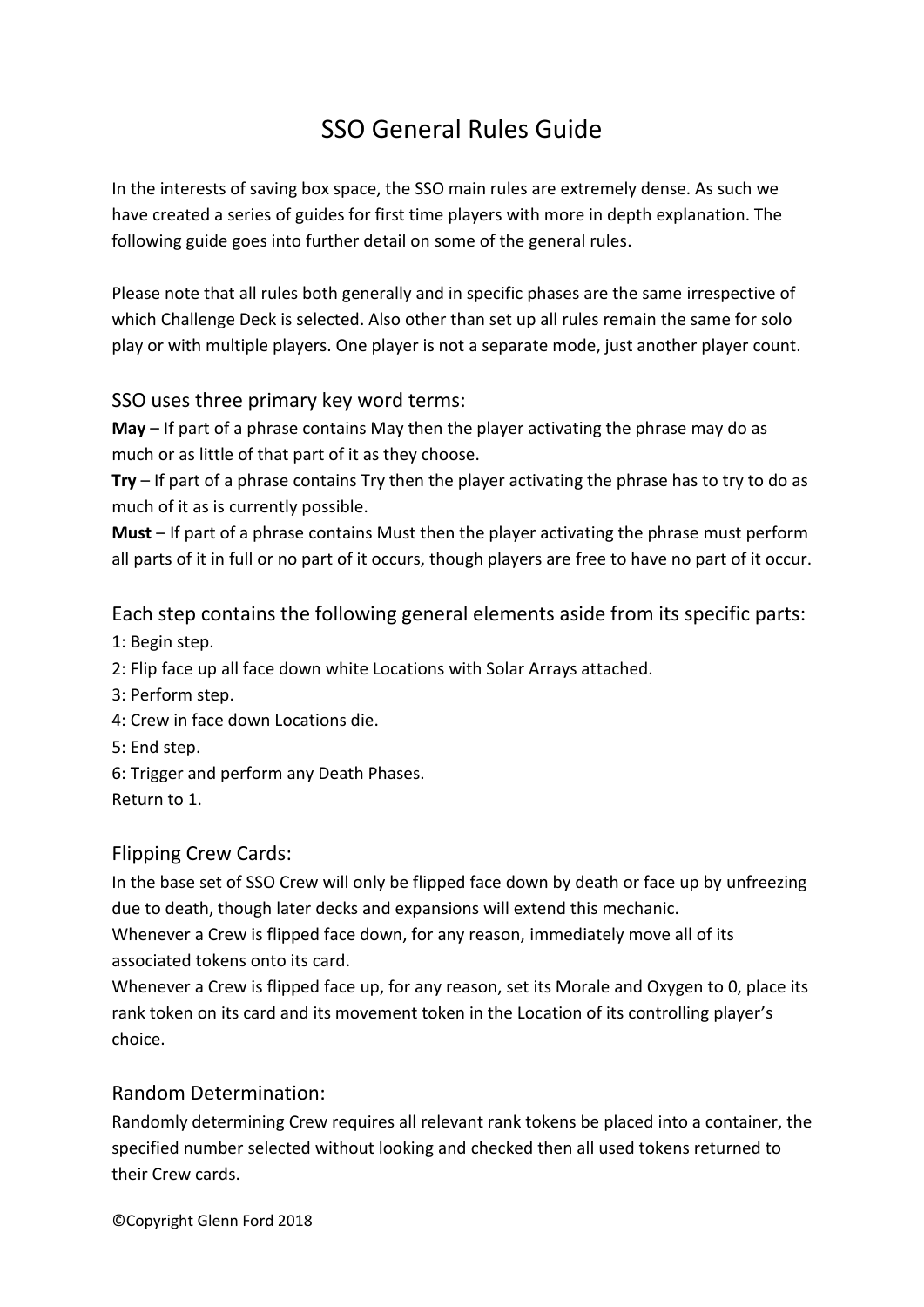Remember to pick up only tokens specified by any conditions of the random determination, all such tokens return to their Crew cards after random determination; this can result in rank tokens moving from a Mission to a Crew card.

Randomly determining Locations requires a coin to be flipped (the Captain's Lucky Poker Chip is provided with the Kickstarter print run for this purpose) and eliminating all Locations whose listed letter in brackets does not match the result (T for tails, or H for heads). Repeat for letters in order until only the required number of Locations remains. Where all eligible Locations list the same current letter, skip to the next.

Remember that face down Locations lose all qualities except colour and so can never be selected by random determination.

## Split Decisions:

At all points if there is a choice to be made whether between a range of options or the ordering of timing various steps and it is otherwise unclear how the choice is to be made the player controlling the highest ranked Crew (2 is higher than 1) makes the choice.

## Maximum Levels:

Mission Guides, Morale and Personal Oxygen counts cannot raise past their top level. The General Oxygen Supply count cannot rise past its set up level. No count can drop below 0. This means the general supply cannot be increased at the start of the game until the Crew have begun to breath.

## Flipping Cards:

When text requires that a card be flipped it should be turned from whatever its current face is to its other. When text requires that a card be flipped face up or face down it can only be flipped as specified. If it asks for a face up card to be flipped face up or face down card face down, nothing occurs.

Remember that face down Locations lose all qualities except colour, as such an instruction to "Flip a Pod" can never flip a Location face up.

## Rank tokens:

Certain effects will move specific rank tokens, such as activating abilities or voting on Missions, to move them simply pick them up and put them in their new location. Remember if an effect does not specify which rank token to move the player controlling the highest ranking Crew decides which to move (see Split Decisions) and potentially where to move it to.

## A note on rank tokens:

Rank tokens are best thought of as representing what is on a Crew member's mind at any given point, what they are giving their personal thought or attention to. If they vote for a Mission they will then be giving that Mission their personal